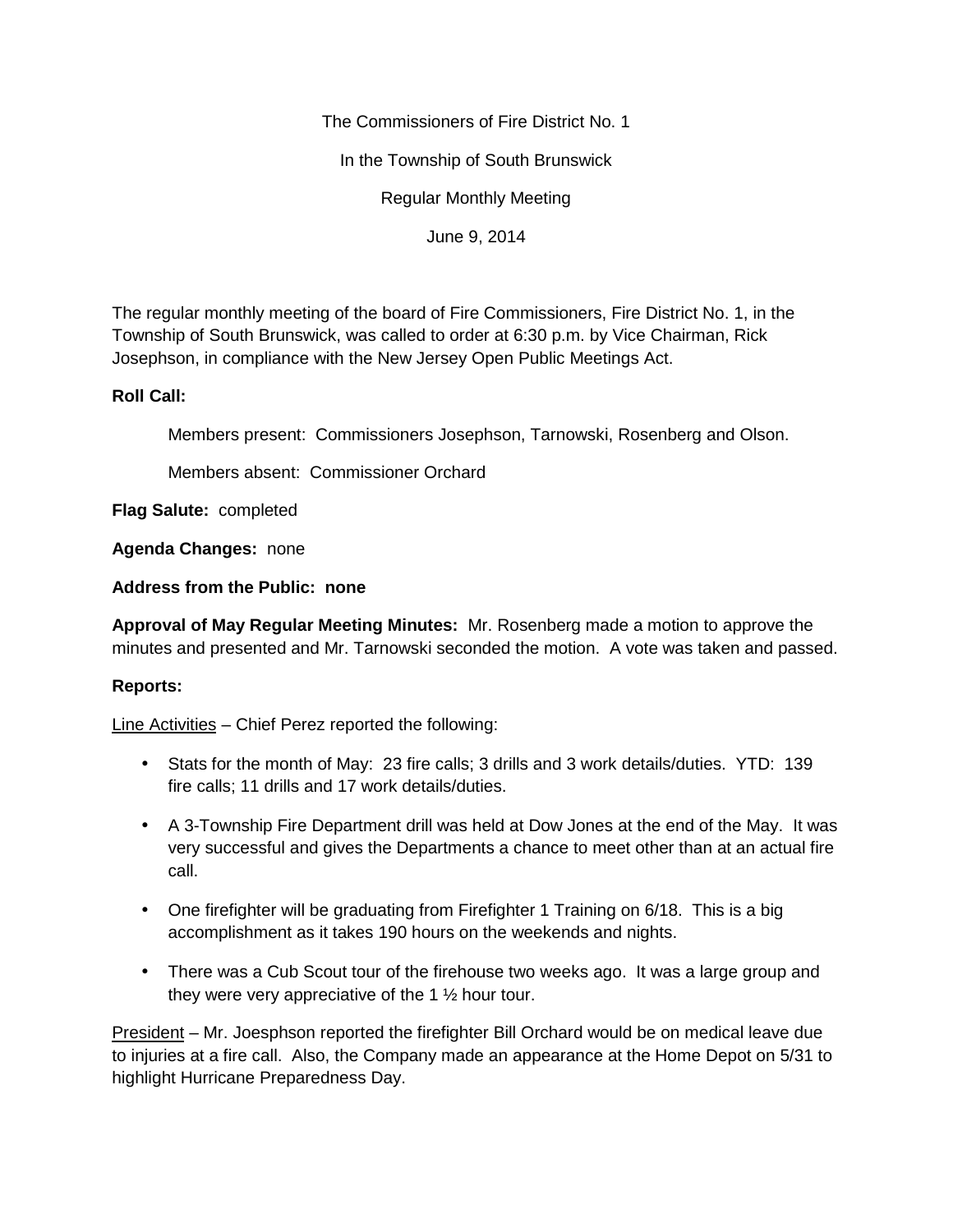Treasurer's Report/Voucher List – Mr. Rosenberg reported that things were fine with all accounts. He thanked Mr. Perez for his work in handling the Jack Burke insurance issue. After review of the vouchers, Mr. Tarnowski made a motion to accept the Voucher List as presented and Mr. Olson seconded the motion. A vote was taken and passed.

Secretary's Report – nothing to report.

Fire Coordinator – Mr. Perez reported the following:

- 1. Hose testing was completed: 8 lengths of 1  $\frac{3}{4}$ " failed, as well as 3 lengths of 5". Some 5" will need to be ordered.
- 2. The Assistant Chief's vehicle is in the body shop having repairs, due to an April accident. Insurance is being handled and covered totally by the other party.
- 3. The primary elections were held at Station 23 last week and went fairly well, except for a fender bender to Mr. Tarnowski's car.
- 4. Only one quote was obtained for the repainting of the doors at Station 23. For \$2,550 five doors would be stripped, washed down, primed and repainted. Also, included would be the side window pieces. Mr. Perez will try to get more quotes and will also check on a warranty.

Chairman – no report.

Standing Committee Reports –

*Fire Company Liaison –* nothing to report.

*Rescue Squad Liaison –* nothing to report.

*Public Relations* – the website is fine.

*Station Association –* Mr. Rosenberg could not make the meeting, however, he reported that one of the main topics that was going to be discussed was a push by a State Assemblyman to move the Budget Election to the General Election in November. He noted that a number of negatives were made on 101.5 Radio.

*Insurance* – everything is fine and Nottingham Insurance seems to be working out well.

**Unfinished Business:** none

**New Business:** none

## **Address from the Public:** none

**Executive Session:** The Board went into Executive Session at 6:46 p.m. to discuss personnel issues. They came out at 6:54 p.m.